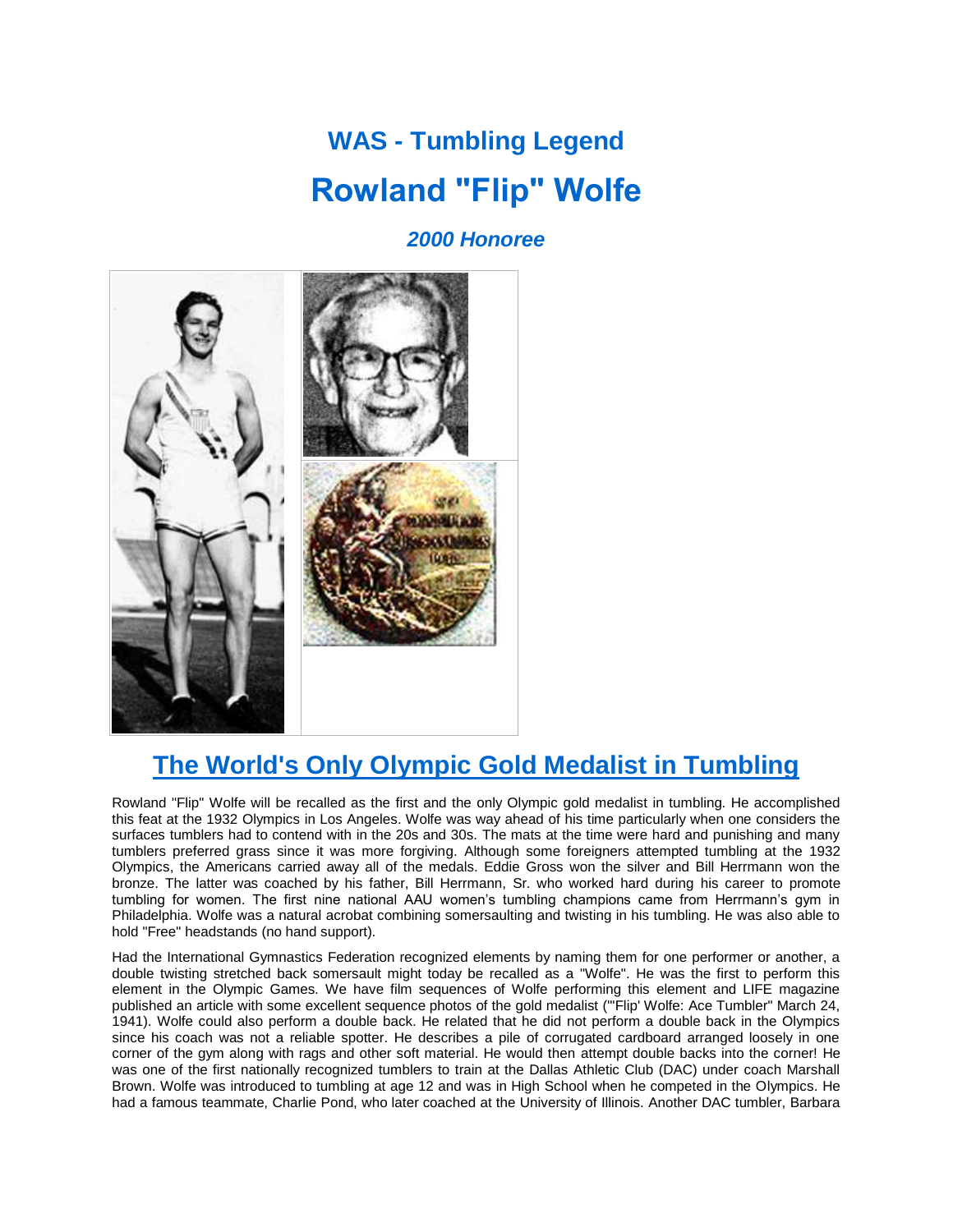Galleher Tonry, won nine NAAU tumbling titles. Every acrobat owes Pond a debt of gratitude since it was he who developed the twisting belt that bears his name. Wolfe filmed some of the top Midwest tumblers while a graduate student at Western Reserve College in Cleveland, Ohio. There were a number of nationally prominent tumblers in Cleveland at the time inclusive of Joe "G" Giallombardo, the first national NCAA all-around champion. After his active days Wolfe had an assignment leading to the development of the atomic bomb and later was a salesman for the Central Ohio Paper Co. based in Cleveland. He is an original honoree of the USA Gymnastics Hall of Fame (1959) and is also an honoree of the Western Reserve Athletic Hall of Fame. He returned to Texas after retiring and lives in Kerrville with his wife Jo-Anne. The Wolfes have two grown children.

DOB: October 8, 1914

Titles:

- Olympic Gold Tumbling, 1932
- National Title Tumbling, 1932



An Art Deco Certificate given to all medal winners at the 1932 Olympic Games in Los Angeles.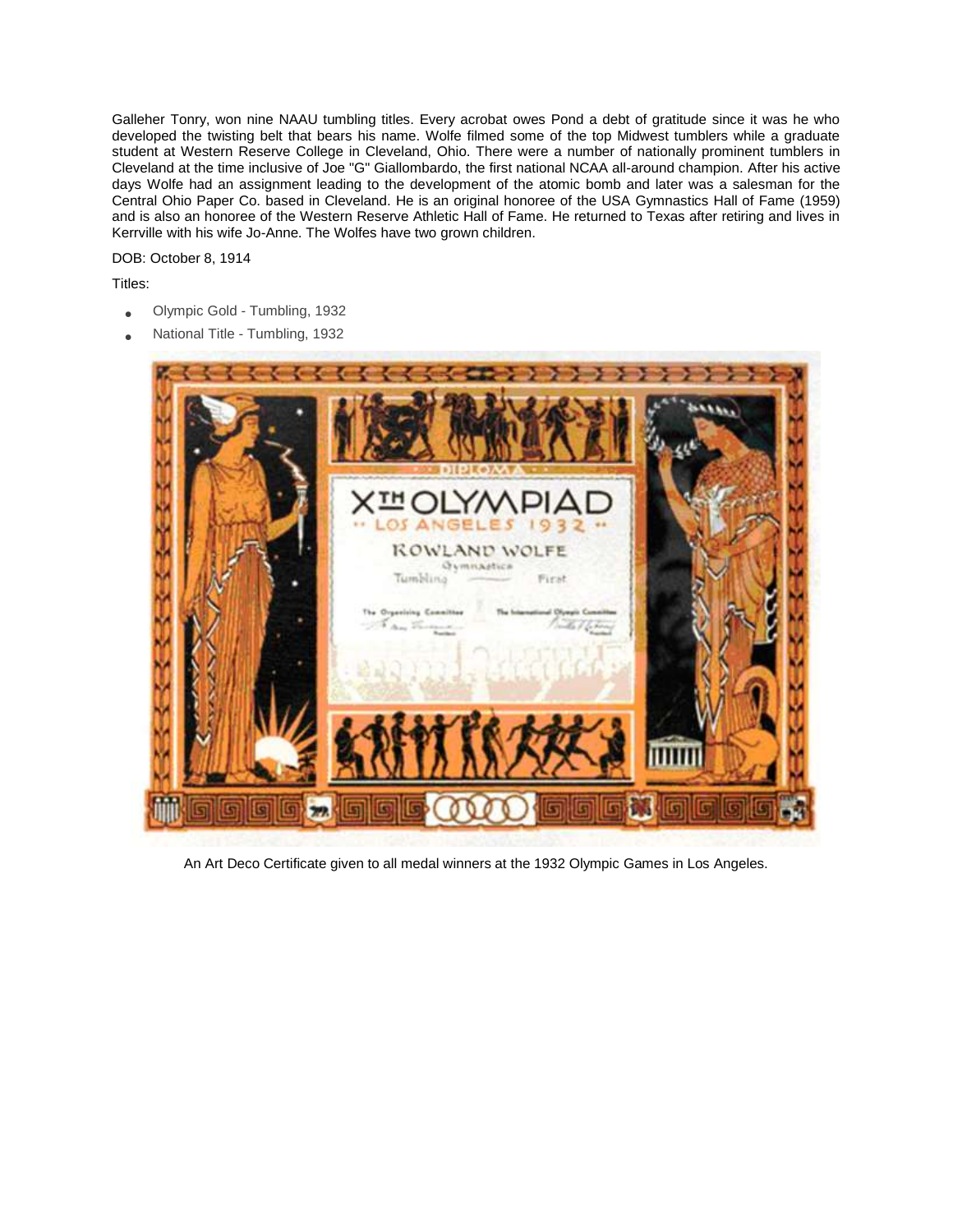

A stroboscopic image of National A.A.U. & Olympic tumbling champion Merrill Rowland "Flip" Wolfe executing series of front handsprings. Copyright Life / Picture taken in New York, NY in 1941 by Gjon Mili.